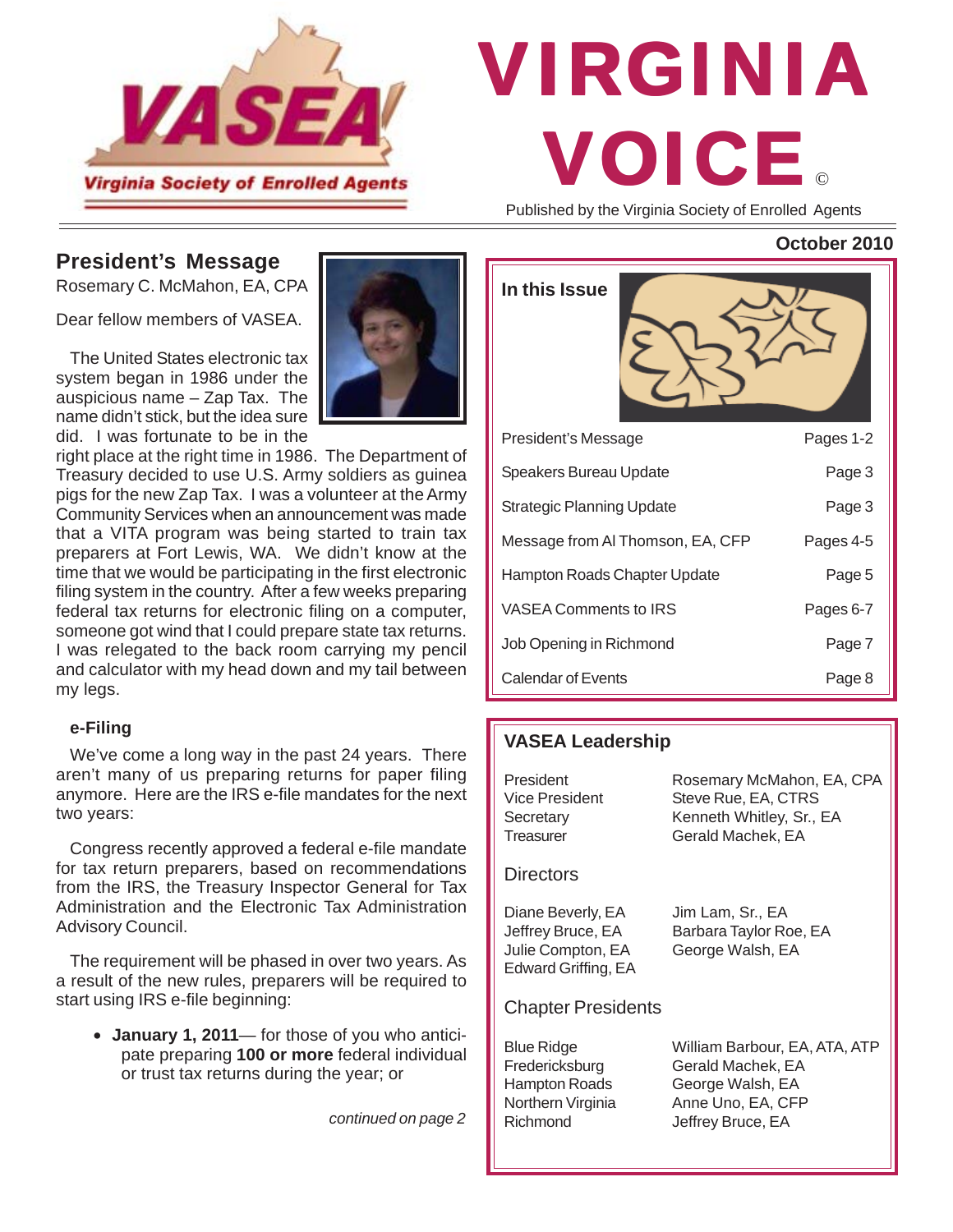• **January 1, 2012**— for those of you who anticipate preparing **11 or more** federal individual or trust tax returns during the year.

Virginia's e-filing mandate states: If a tax professional prepares 100 or more individual income tax returns he/ she is required to file electronically.

#### **e-Services**

If you haven't registered for IRS e-Services, I strongly recommend that you do so. I've had many members complain to me about the e-Services website. I've been using e-Services for 10 years and the website has significantly improved over the years.

e-Services is a suite of web-based products that allows tax professionals to conduct business with the IRS electronically. These services are available 24 hours a day, 7 days a week via the internet.

e-Services is not available to the general public. Only approved IRS business partners are eligible to participate in e-Services.

All **tax professionals** who register are eligible to use the following e-Services:

**Registration** Online *e-file* Application

**Electronic Return Originators (ERO)** who have efiled five or more accepted returns are eligible to use these incentive products:

Disclosure Authorization (DA) Electronic Account Resolution (EAR) Transcript Delivery System (TDS)

Powers of Attorney can be filed in about 10 minutes. Once your Power of Attorney is on file, you can access tax return transcripts immediately and resolve tax problems electronically. It's been a real time-saver in my practice.

## **EFTPS**

If you haven't heard, the IRS is planning to discontinue the use of Federal Tax Deposit Coupons for the payment of payroll taxes at the end of this year. The proposed regulations (REG 153340-09) would eliminate the rules for making federal tax deposits by paper coupon because the paper coupon system will no longer be maintained by the Treasury Department after Dec. 31, 2010. The proposed regulations generally maintain existing rules for depositing federal taxes through the Electronic Federal Tax Payment System (EFTPS).

If you have business clients who are using FTD Coupons, you need to have them apply for EFTPS soon. It takes a few weeks to get the login information by mail.

#### **New Preparer Regulations**

Last but not least – the topic that is on everyone's mind. All tax preparers need to re-register their PTIN on the IRS website sometime in late September (hopefully by the time you read this newsletter.)

The annual fee for the PTIN will be \$64.25. The IRS is recalculating the \$125 enrolled agent renewal fee. A reduced fee for enrolled agents will be announced in the future.

Please visit www.irs.gov/taxpros to find out more about the new preparer regulations. All tax preparers will need to register for a PTIN, even if they do not sign tax returns. If you have people in your office who assist in the preparation of tax returns, they will need to apply for a PTIN also.

VASEA has sent out emails requesting feedback on the new preparer regulations. If you had a comment, I hope you had an opportunity to respond. We are working with NAEA on our joint response for the public hearing scheduled for October 8, 2010 in Washington DC.

> Rosemary C. McMahon, EA, CPA VASEA President

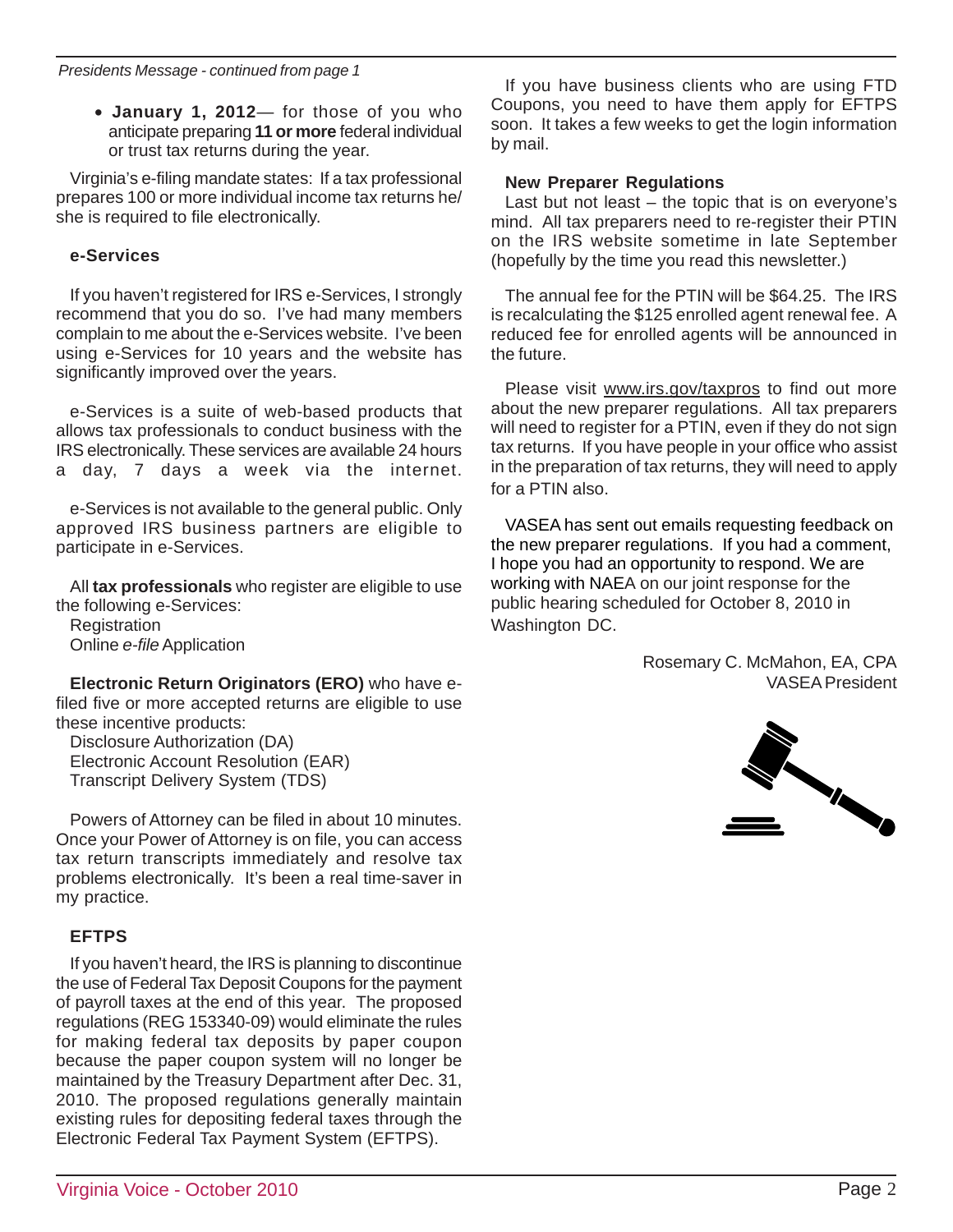## **Speakers Bureau Update**

## *Rosemary C. McMahon, EA, CPA*

would like to announce a new member to our team – Anna Falkenstein from IRS Stakeholder Liaison – Field<br>(SL) Section. You will have an opportunity to meet Anna at the VASEA Current Tax Issues Seminar in October.<br>Ley Mills would like to announce a new member to our team – Anna Falkenstein from IRS Stakeholder Liaison – Field (SL) Section. You will have an opportunity to meet Anna at the VASEA Current Tax Issues Seminar in October.

Centers, SCORE organizations, and Economic Development Corporations around the Commonwealth of Virginia. Their goal is to bring the "Leveraged Small Business Tax Workshops" to every small business owner in the state. As their relationships grow, we need our team members to be available to assist in presenting the Workshops to the public.

The first year of the Speakers Bureau has been a great success. We have presented the Small Business Tax Workshops to many small business owners in the state. There are usually 8 to 16 attendees at each workshop. The main topics are record keeping, how to report income and expenses, tax obligations, and where to find additional information on operating a small business.

For members who have already signed up for the Speakers Bureau, expect a call from Ley Mills soon with an update. If you have not signed up to be a presenter for the Bureau, you may contact Ley Mills directly at (703) 647-5591 or herbert.mills@irs.gov.

# **Strategic Planning Committee Update**

*George Walsh, EA, Chair*

ello all, I am a new director for the Virginia Society as of a June 2, 2010 membership vote. There were<br>only a few votes against me, so you may need to be sure your representatives are paying close attention.<br>At the reques only a few votes against me, so you may need to be sure your representatives are paying close attention. At the request of our incredible President Rosemary my job assignment is "strategic planning." Hmm, I may have to think beyond my capacity to do this but here is what you get for this quarter.

I think the essence of the Society should be twofold. The first job is the continuing education of our members, all EAs and indeed the entire tax practitioner community towards the best preparation of tax returns and representation before the variety of tax audit and collection agencies. The second job of our society needs to be education of the public as to what we are and why we are the best choice in many tax situations. I feel we are doing a very good job in our self education. We have multiple committees and groups that do great work in developing seminars and meetings to expand and reinforce our tax expertise.

The education of the public is challenging. There is a long tradition of the public considering tax attorneys and CPAs the tax experts. Indeed I know that lots of us are called CPAs by our clients on a regular basis. And I know that sometimes for me, I don't even rate that high and am called the bookkeeper. For a major long term objective we need to educate the public that EAs are the tax experts. We are federally, not state licensed. We spend our time on tax issues almost exclusively. **WE ARE THE TAX EXPERTS!** In every instance, we need to represent ourselves as EAs, and we need to correct those that say otherwise. We need to teach those we interact with that EAs are the full time, most tested, most continuously educated group of tax professionals. It is our duty to do our best for our clients and let them know that EAs are the professionals to ask for. In marketing, shorter is easier to implant in people's minds, EA is shorter than CPA. Let's go!

If you have any strategic planning suggestions for VASEA, please feel free to contact me or Heather Greenwell, Society Administrator.

Take care all and believe in yourself. George Walsh, EA that's EA, Enrolled Agent!!!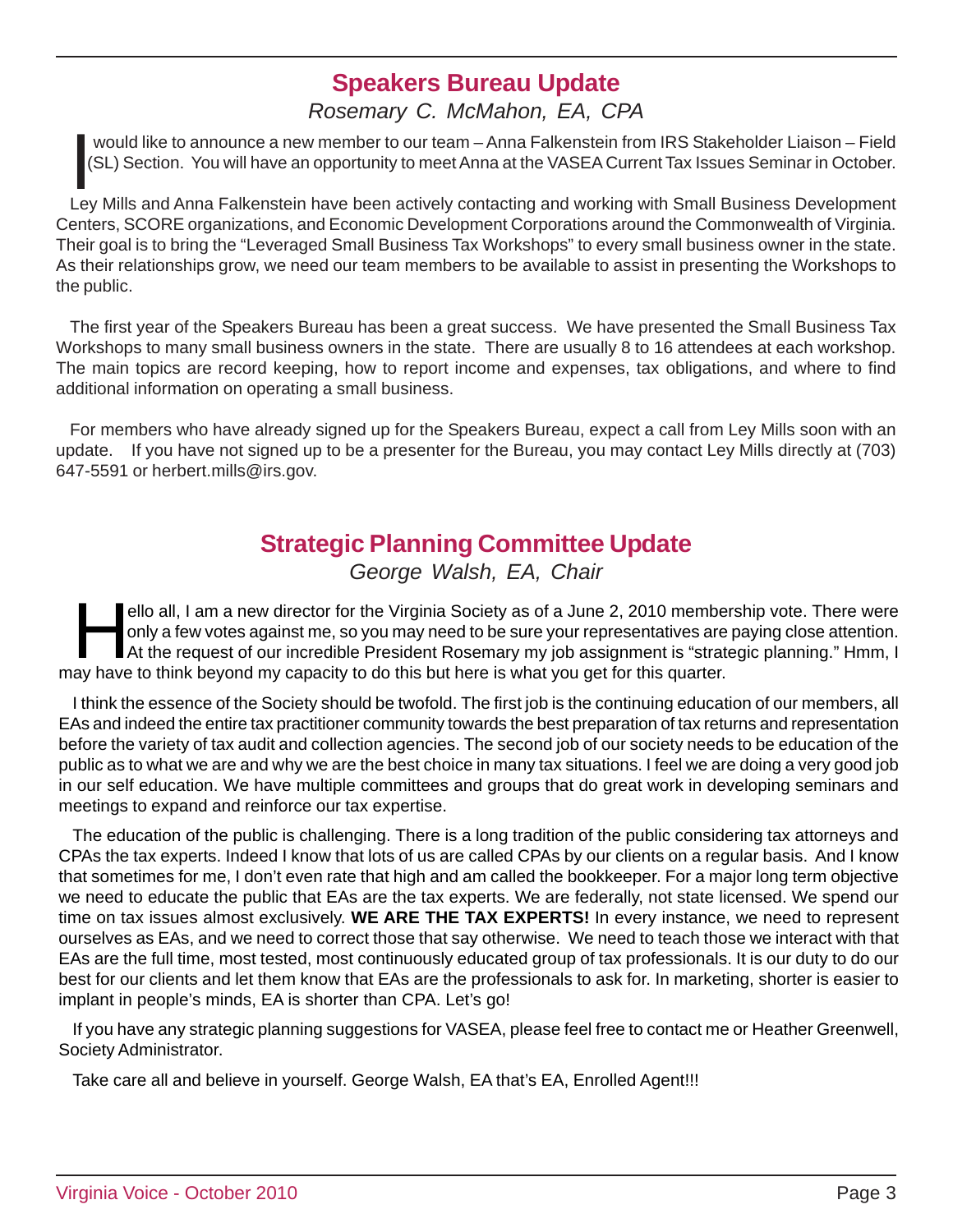# **Message from Al Thomson, EA, CFP**

**1 2 3** *NAEA Secretary Treasurer*

y name is Al Thomson, current NAEA Secretary/Treasurer. I have been unanimously selected by the 2010 Nominating Committee as the nominee for President-Elect of NAEA.

I am proud of our association, what we have accomplished for our members and the advancements we have made for our profession. I would be honored to continue to serve our members.

**4** members. I have spent a lot of time over the past three years traveling around the country, at my own expense, (not as a paid speaker) talking to our members at state society conventions and functions. Recently, New Mexico became the 14th Society gathering that I have attended. Why have I been doing this? Not everything can be explained or heard when the NAEA Board meets, so I have undertaken this journey to listen and answer questions from our

4 networking links with Facebook and Twitter as well creating an During the past two years, the NAEA leadership team has made constant progress in our strategic plan, and in recent months has seen several specific accomplishments. These include: the expansion of NTPI, resulting in record participation; creation of a new NAEA Academic Associate membership; and the establishment of a professional liability program exclusively for enrolled agents. Efforts to increase visibility of EA's include participation in all six IRS Forums, partnering with Tax Analysis and Tax.com to bring back *Tax Talk Today*, and launching social "EA Corner" micro-site on the AccountingWEB.com website.

**6** While maintaining the financial integrity of the association, we have updated our governance documents; launched an aggressive new membership campaign with a newly designed brochure; provided more CPE opportunities through the EA Journal and had record setting participation in our on-line SEE Prep course. We have increased participation in the Affiliate Presidents Exchange (APEX), and continue to provide critical, timely information to our entire membership weekly through the



**Be sure to VOTE in the NAEA Election DECEMBER 1-15, 2010**

E@lert. All of this while, and most importantly, protecting and representing enrolled agents before the IRS and<br>C Congress.

**9 10** complexity, we must be united in these consequential times. All enrolled agents, and our association, have an **11** regulation of all paid preparers, Congress attempts to close the tax-gap, and the tax code continues to grow in NAEA is at a crossroads as we face significant challenges in our profession. While the IRS implements important role to play in bringing a better, more competent tax profession to the American people.

We are poised to catapult to national prominence. We need to prepare, both internally and externally, for the future. If elected as your President-Elect, I will:

- enthusiastically support continued implementation of the Strategic Plan;
- · conduct all meetings, deliberations and activities of NAEA with openness, honesty and integrity;
- $\ddot{\phantom{2}}$ · Conduct all meetings, deliberations and activities of NAEA with openness, nonesty and integrity,<br>· Promote proactive efforts with Congress and the IRS to keep NAEA at the forefront of regulatory and legislative initiatives;
- aggressively represent enrolled agents as regulation of all paid return preparers is implemented;
- increase recognition and promotion of EA's through coordinated outreach, public relations efforts, and personal visits to a dozen, or more, State Societies;

*continued on page 5*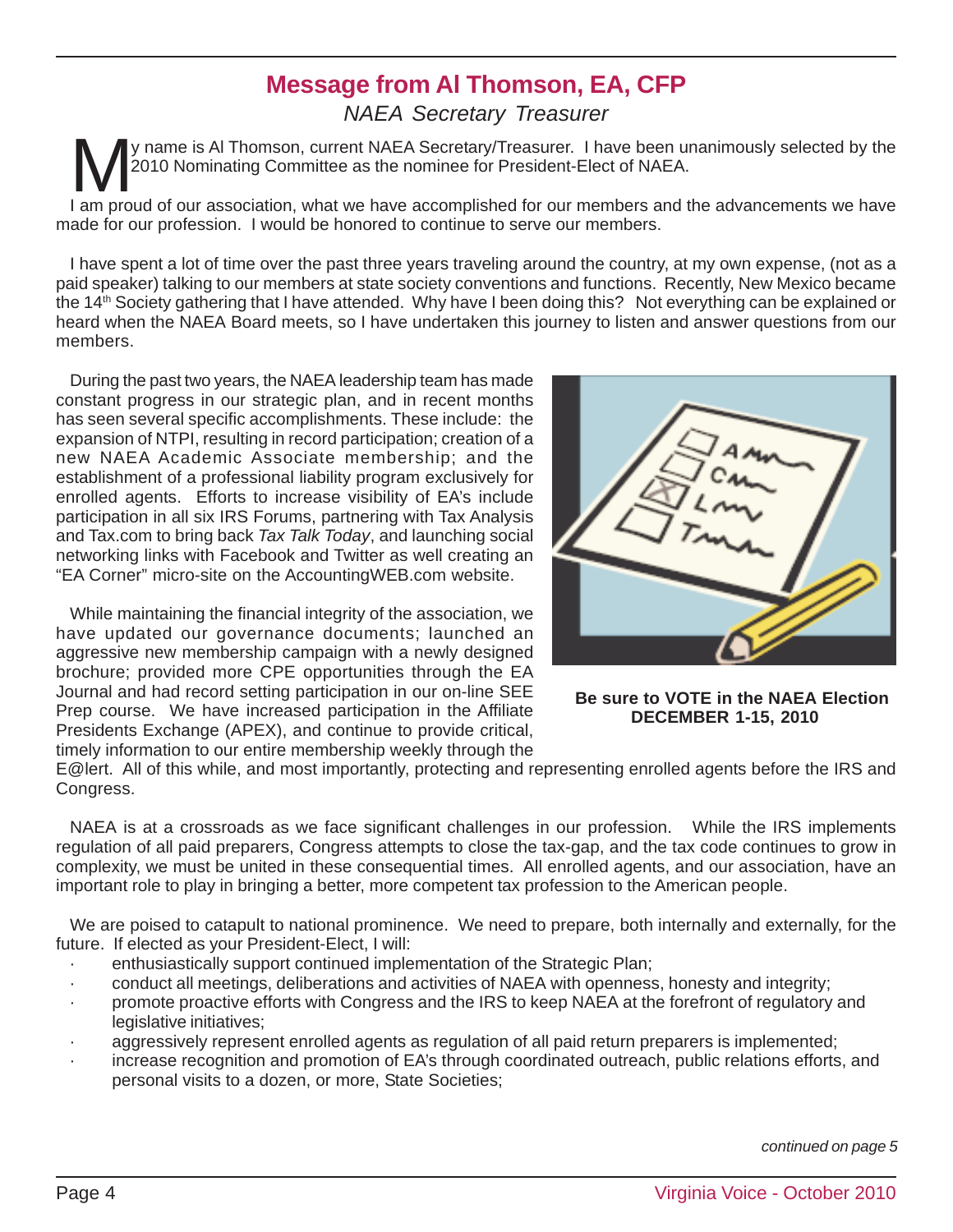*Message from Al Thomson, EA, CFP - continued from page 4*

- support a greater voice for the Affiliate President's Exchange (APEX) in shaping the future of NAEA through regular on-going communications; and
- · keep NAEA moving forward with transparency and professionalism.

Those who ignore history are doomed to repeat it. It is easy to sit on the sideline and criticize, but look at where we are now. Today, NAEA offers more educational opportunities to our members, is financially sound, provides more services, and has established substantial credibility with the IRS and Congress. NAEA has grown and improved in every way during the last few years. It is time to *leave the past behind us. NAEA is about the future.*

NAEA exists to serve the needs and interests of our members. I am committed to creating more opportunities for member participation and promoting a spirit of unity in NAEA.

**I pledge to increase transparency and openness in the management and leadership of our association, and will represent our members and state leaders to the best of my ability. By working together we can make NAEA even better. I ask for your vote and hope you will support me in this effort.**

> **Al Thomson, EA, CFP Al@ThomsonManagement.com**

## **Hampton Roads Chapter Update**

*George Walsh, EA, Chair*

lell this is my first try at a VASEA newsletter update so hopefully this will suit all of you. I have been President of the Hampton Roads Chapter since fall of 2007. I feel as though the biggest news of the chapter is always the educational programs, so that's where I'll start.

For October the 20<sup>th</sup> monthly meeting (7:30 breakfast/8:00 program) we have a special treat. Ley Mills the current Stakeholder Liaison from IRS will do a 2 hour ethics program that fulfills the EA annual continuing education in ethics as required by Circular 230. This is a great way to complete this requirement for only \$16 with a good breakfast included. In November, on Wednesday the 17<sup>th</sup> we will have the North Carolina Department of Taxation present updates on their tax activities in our normal 1 hour program format. December the 15<sup>th</sup> brings our annual Christmas party and the Commissioners of the Revenue representatives from several of the local municipalities where they will give us updates on Virginia income taxes for 2010 preparation.

All of these meeting are held at the Hilton Airport, 1500 North Military Highway, Norfolk, Virginia 23502.

In other news, the Gear Up Virginia Beach 1040 education conference is at Holiday Inn Virginia Beach, 5655 Greenwich Road, 23462. As you know I hope, Gear Up has partnered our state VASEA society and provides discounts to participants from the society and contributions to the society for you participation. I'm going to switch from many years at Virginia Tech's program to try them out this year. Hopefully I will see you there.

The only other item I will bring up now is that we need a new chapter board member to assist Kathleen Stasulis, EA in the membership area with the particular job of inviting new EAs in the area and potential associates to our meetings as well as greeting new members.

EAs are the best tax representatives, believe it, tell people you are an EA and do your best for your clients by keeping sharp with your continuing education.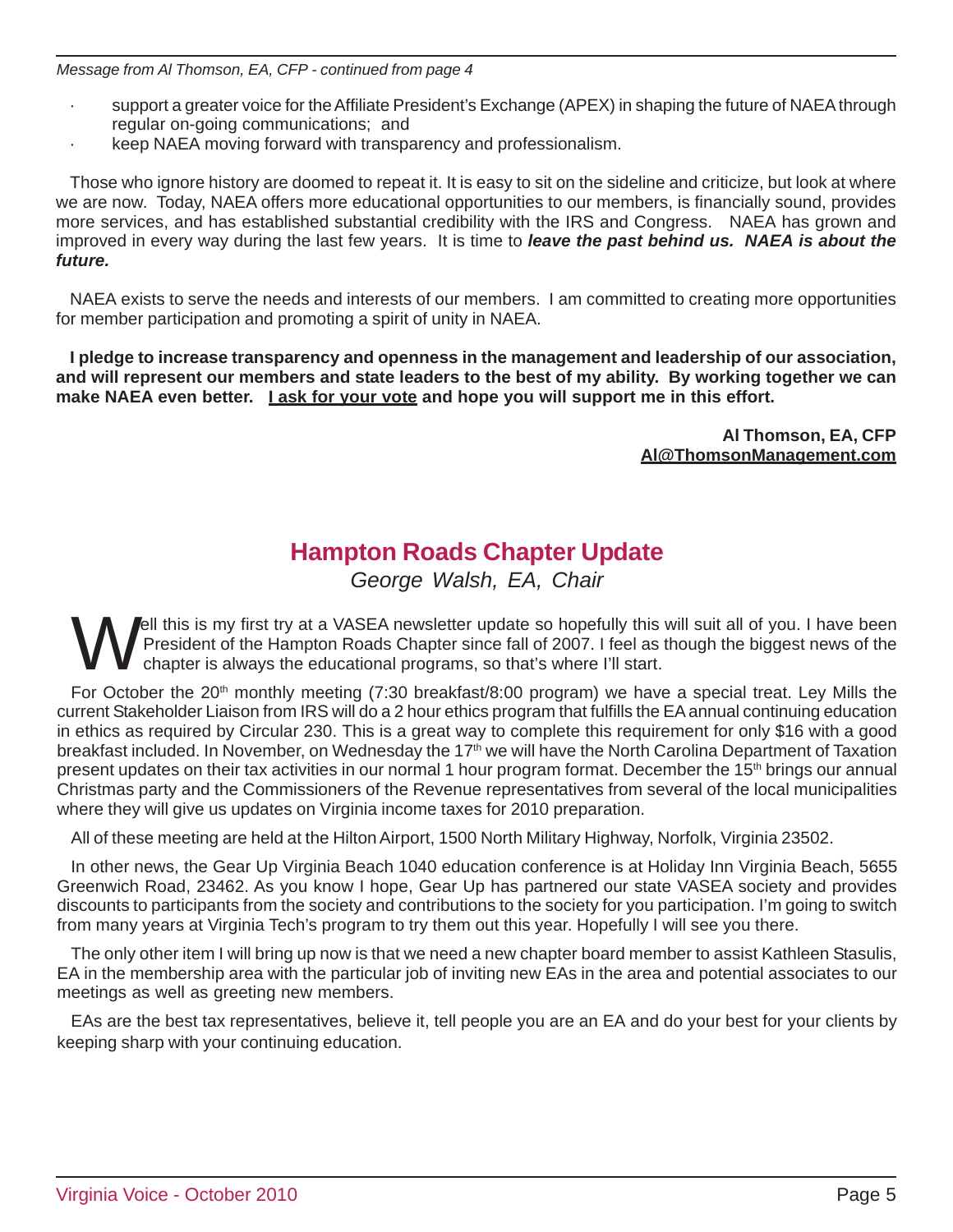## **VASEA Comments to Proposed Preparer Regulations**

*Pat Inman, EA, Education Committee Chair*

*In late August, the Virginia Society of Enrolled Agents requested input from its members on the proposed changes to the regulations governing practice before the IRS. VASEA Education Chair, Pat Inman, EA, coordinated and compiled the input from members into the following letter that was sent from VASEA to the IRS:*

October 7, 2010

Internal Revenue Service CC:PA:LPD:RP (REG-138637-07), Room 5205 P.O. Box 7604 Ben Franklin Station Washington, DC 20044

Re: Comments to Proposed modifications to regulations governing practice before the Internal Revenue Service (31 CFR Part 10)

The following comments are provided on behalf of the Virginia Society of Enrolled Agents, which appreciates the opportunity to help shape the rules governing practice before the Internal Revenue Service.

- 1. Competency exam for preparation of tax returns other than Form 1040 series returns, to include Non-Profit (Form 990), Estates and Trusts (Forms 1041 and 706), Business Entities (Forms 1120, 1120S and 1065) and Payroll Tax Returns (Forms 940 and 941) – The Service requested comments on the need for competency testing for tax preparers who solely prepare tax returns other than Form 1040 series returns. We believe competency testing is critical for these types of returns, as their preparation requires a greater level of expertise than the preparation of Form 1040 returns. We recommend that unenrolled preparers be required to pass the Special Enrollment Exam and earn the designation of enrolled agent before they are allowed to prepare tax returns other than Form 1040 series returns.
- 2. Costs of implementing proposed regulatory changes (PTIN application and renewal, competency exam, continuing education) – The Service requested comments on the benefits and costs associated with implementing the new requirements for unenrolled preparers. While we fully support competency examinations and continuing education for all tax return preparers, we are concerned about the costs outlined in the proposed regulations. These additional costs may have an adverse economic impact on enrolled agents, especially those who employ unenrolled preparers to assist in tax preparation. We do not understand the requirement to renew the PTIN annually and pay the associated fee. In the past the PTIN has been provided to us at no cost. We recommend the Service consider a three year renewal period in lieu of an annual renewal.
- 3. Differences between the enrolled agent and registered tax return preparer The proposed regulations do very little to explain the special qualifications of an enrolled agent. In many instances, enrolled agents are not even mentioned. For example, page 24 states "attorneys, certified public accountants, and other specified tax professionals, regulated under Circular 230", but does not mention enrolled agents. Similarly, page 25 states "attorneys, certified public accountants or others currently authorized to practice before the IRS" but again does not mention enrolled agents. On page 52, an enrolled agent is described as "an applicant who demonstrates special competence in tax matters by written examination", and a registered tax return preparer is described as "an applicant (who) demonstrates competence in Federal tax return preparation matters by written examination". On pages 62 and 63, the description of qualifying continuing education courses for enrolled agents and registered tax return preparers are identical.

We urge the Service to maintain enrolled agent parity with our fellow full-service practitioners (e.g., use "attorneys, certified public accountants and enrolled agents" rather than "attorneys, certified public accountants and/or others authorized to practice"). We also urge the service to explain in the proposed

*continued on page 7*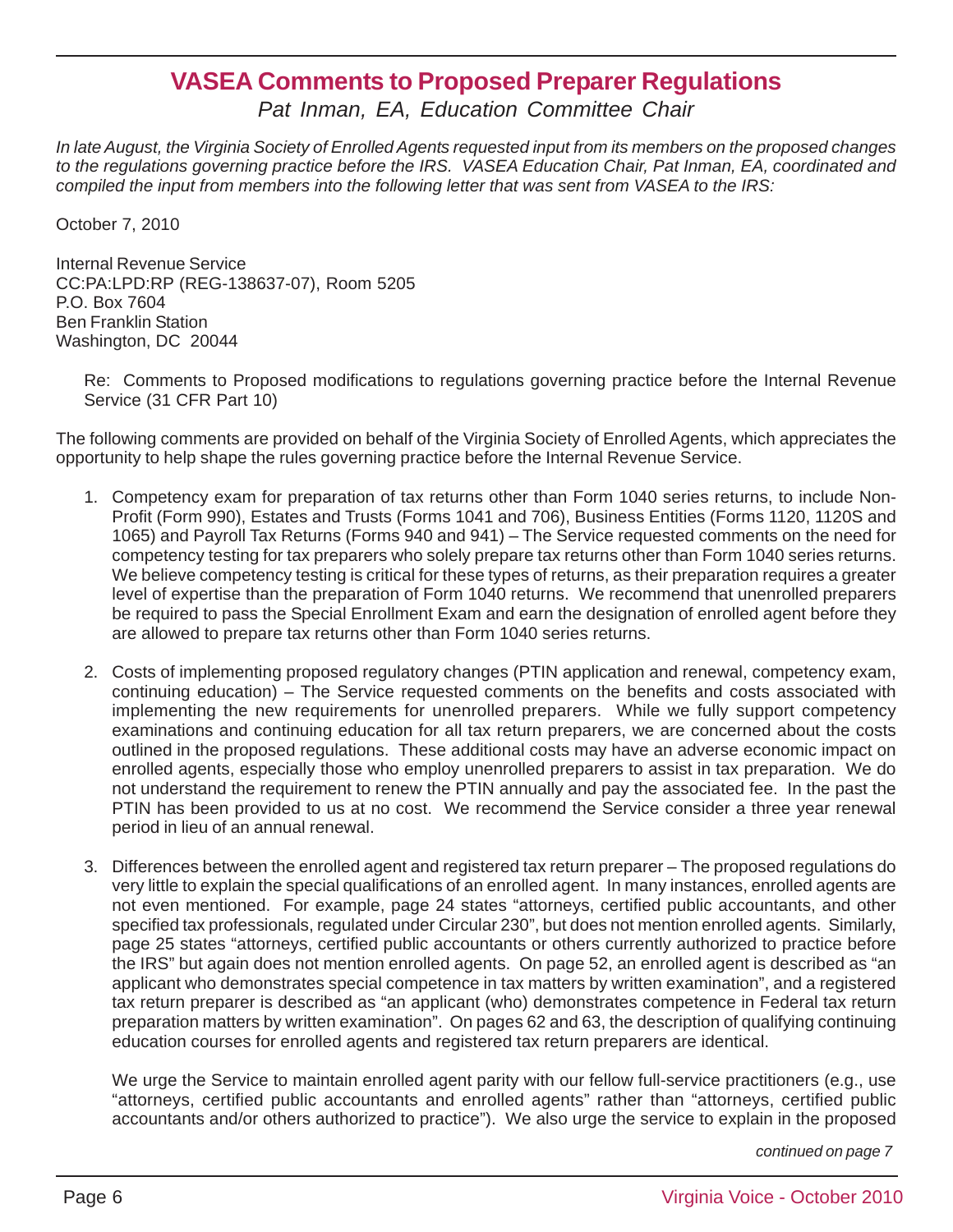*VASEA Comments to Proposed Preparer Regs continued from page 6*

regulations the unique qualifications and higher level of expertise of enrolled agents compared to the formerly unenrolled preparers.

Thank you again for providing us the opportunity to comment on these proposed regulations. We look forward to working with the Internal Revenue Service to improve the overall quality of tax preparation services provided to the public.

Respectfully submitted,

Patricia A. Inman, EA Education Committee Chair Virginia Society of Enrolled Agents

# **Job Opening**

TTAX PREPARER : Rue & Associates, Inc. is a growing Mechanicsville accounting firm which is seeking an<br>
full-time experienced individual to prepare individual and corporate tax returns. Excellent benefits. MUST<br>
HAVE AT LE full-time experienced individual to prepare individual and corporate tax returns. Excellent benefits. MUST knowledge a plus. Please submit your resume for consideration to Randi Power, PO Box 640, Mechanicsville, VA 23111.